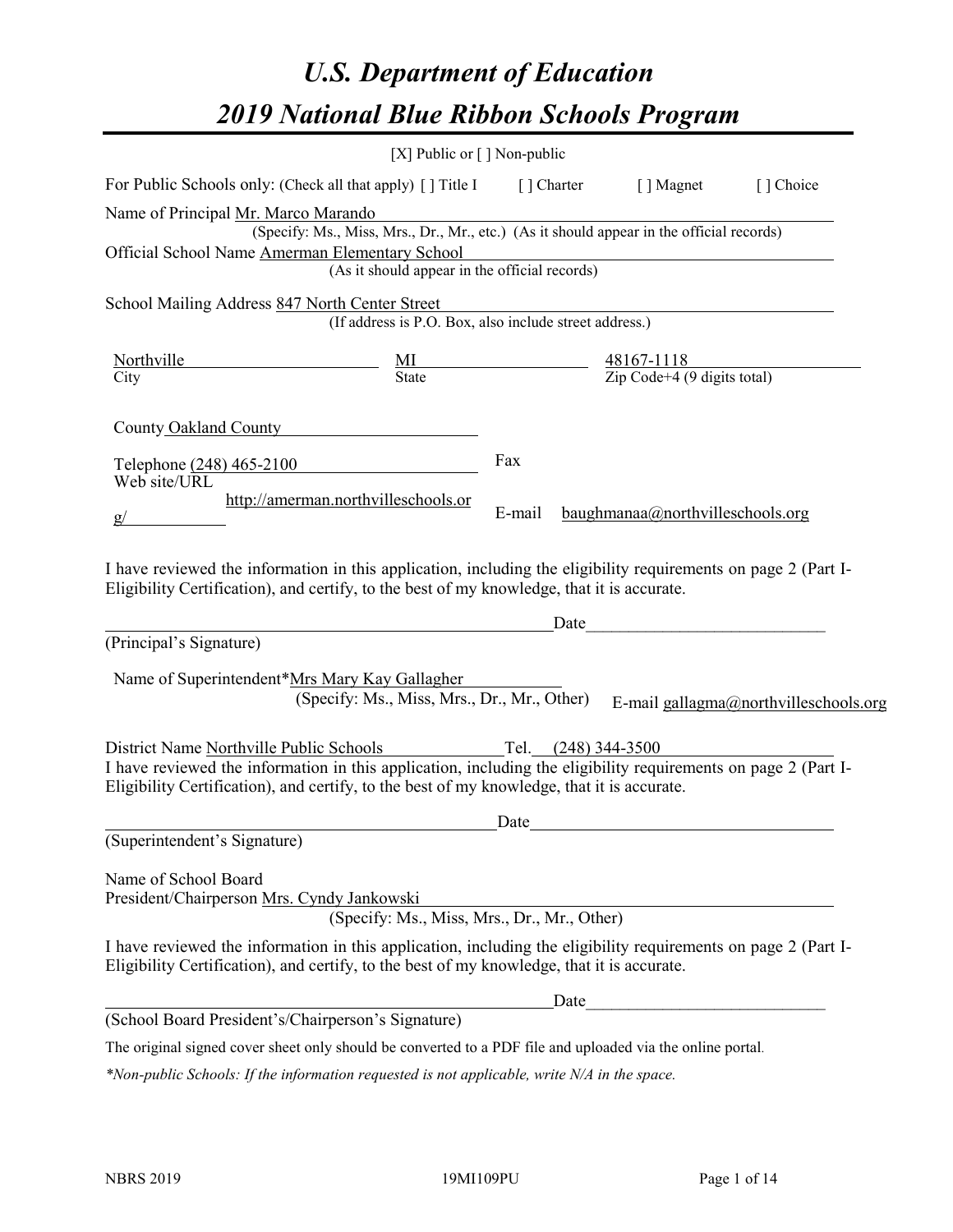The signatures on the first page of this application (cover page) certify that each of the statements below, concerning the school's eligibility and compliance with U.S. Department of Education and National Blue Ribbon Schools requirements, are true and correct.

1. All nominated public schools must meet the state's performance targets in reading (or English language arts) and mathematics and other academic indicators (i.e., attendance rate and graduation rate), for the all students group, including having participation rates of at least 95 percent using the most recent accountability results available for nomination.

2. To meet final eligibility, all nominated public schools must be certified by states prior to September 2019 in order to meet all eligibility requirements. Any status appeals must be resolved at least two weeks before the awards ceremony for the school to receive the award.

3. The school configuration includes one or more of grades K-12. Schools on the same campus with one principal, even a K-12 school, must apply as an entire school.

4. The school has been in existence for five full years, that is, from at least September 2013 and each tested grade must have been part of the school for the past three years.

5. The nominated school has not received the National Blue Ribbon Schools award in the past five years: 2014, 2015, 2016, 2017, or 2018.

6. The nominated school has no history of testing irregularities, nor have charges of irregularities been brought against the school at the time of nomination. If irregularities are later discovered and proven by the state, the U.S. Department of Education reserves the right to disqualify a school's application and/or rescind a school's award.

7. The nominated school has not been identified by the state as "persistently dangerous" within the last two years.

8. The nominated school or district is not refusing Office of Civil Rights (OCR) access to information necessary to investigate a civil rights complaint or to conduct a district-wide compliance review.

9. The OCR has not issued a violation letter of findings to the school district concluding that the nominated school or the district as a whole has violated one or more of the civil rights statutes. A violation letter of findings will not be considered outstanding if OCR has accepted a corrective action plan from the district to remedy the violation.

10. The U.S. Department of Justice does not have a pending suit alleging that the nominated school or the school district, as a whole, has violated one or more of the civil rights statutes or the Constitution's equal protection clause.

11. There are no findings of violations of the Individuals with Disabilities Education Act in a U.S. Department of Education monitoring report that apply to the school or school district in question; or if there are such findings, the state or district has corrected, or agreed to correct, the findings.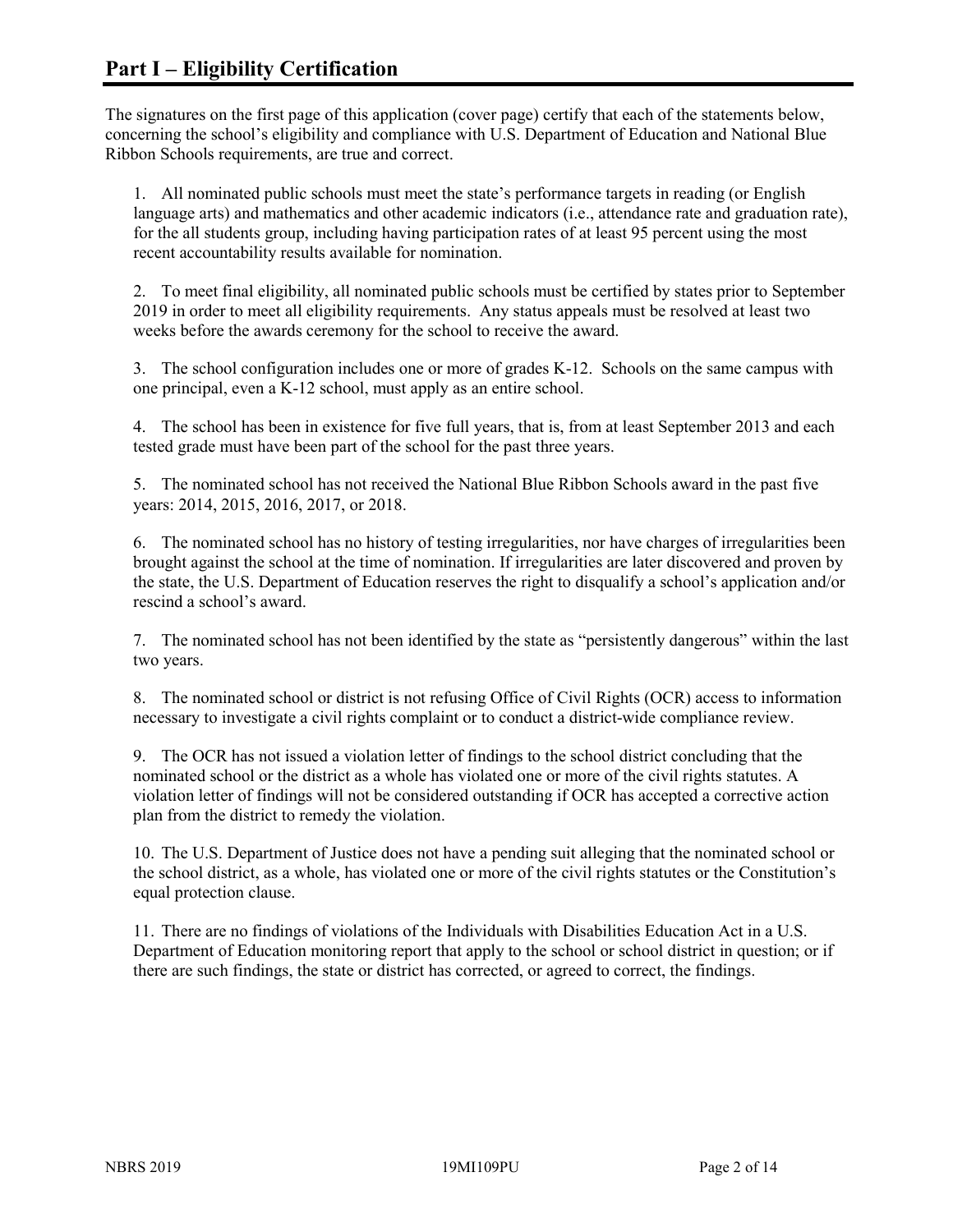#### **Data should be provided for the most recent school year (2018-2019) unless otherwise stated.**

#### **DISTRICT**

1. Number of schools in the district  $6$  Elementary schools (includes K-8) (per district designation): 2 Middle/Junior high schools 1 High schools 0 K-12 schools

9 TOTAL

**SCHOOL** (To be completed by all schools)

2. Category that best describes the area where the school is located:

[ ] Urban or large central city [X] Suburban [] Rural or small city/town

3. Number of students as of October 1, 2018 enrolled at each grade level or its equivalent in applying school:

| Grade                           | # of         | # of Females | <b>Grade Total</b> |
|---------------------------------|--------------|--------------|--------------------|
|                                 | <b>Males</b> |              |                    |
| <b>PreK</b>                     | 0            | $\theta$     | 0                  |
| $\mathbf K$                     | 17           | 24           | 41                 |
| 1                               | 21           | 22           | 43                 |
| $\mathbf{2}$                    | 31           | 26           | 57                 |
| 3                               | 45           | 54           | 99                 |
| $\overline{\mathbf{4}}$         | 61           | 71           | 132                |
| 5                               | 78           | 55           | 133                |
| 6                               | 0            | $\theta$     | 0                  |
| 7                               | 0            | $\theta$     | 0                  |
| 8                               | 0            | $\theta$     | 0                  |
| 9                               | 0            | $\theta$     | 0                  |
| 10                              | 0            | $\theta$     | 0                  |
| 11                              | 0            | 0            | 0                  |
| 12 or higher                    | 0            | $\theta$     | 0                  |
| <b>Total</b><br><b>Students</b> | 253          | 252          | 505                |

\*Schools that house PreK programs should count preschool students **only** if the school administration is responsible for the program.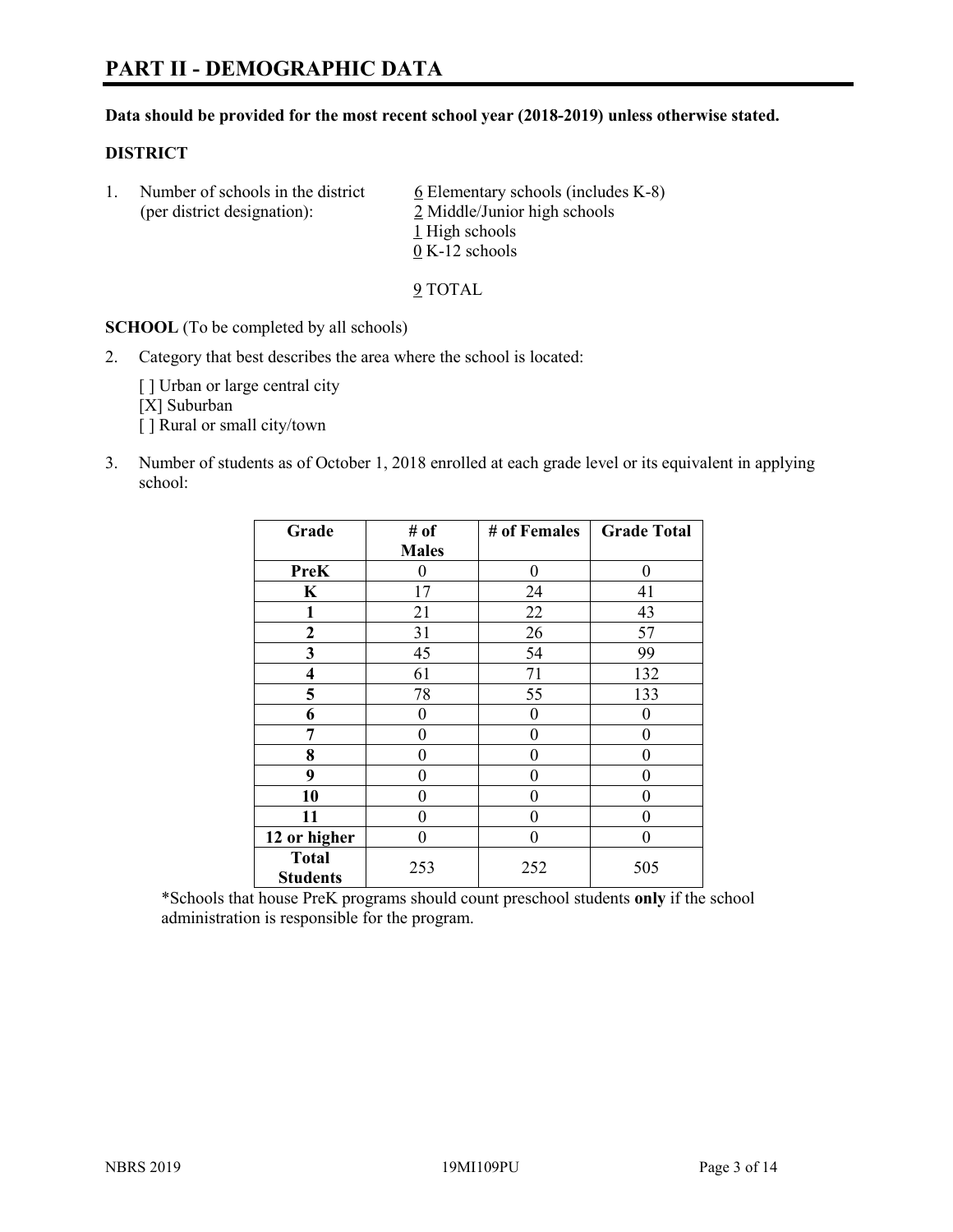4. Racial/ethnic composition of  $0\%$  American Indian or Alaska Native the school (if unknown, estimate): 25 % Asian

1 % Black or African American  $\frac{2}{2}$ % Hispanic or Latino 0 % Native Hawaiian or Other Pacific Islander 71 % White 1 % Two or more races **100 % Total**

(Only these seven standard categories should be used to report the racial/ethnic composition of your school. The Final Guidance on Maintaining, Collecting, and Reporting Racial and Ethnic Data to the U.S. Department of Education published in the October 19, 2007 *Federal Register* provides definitions for each of the seven categories.)

5. Student turnover, or mobility rate, during the 2017 – 2018 school year: 3%

If the mobility rate is above 15%, please explain.

N/A

This rate should be calculated using the grid below. The answer to (6) is the mobility rate.

| <b>Steps For Determining Mobility Rate</b>    | Answer |
|-----------------------------------------------|--------|
| (1) Number of students who transferred to     |        |
| the school after October 1, 2017 until the    | 5      |
| end of the 2017-2018 school year              |        |
| (2) Number of students who transferred        |        |
| from the school after October 1, 2017 until   | 11     |
| the end of the 2017-2018 school year          |        |
| (3) Total of all transferred students [sum of | 16     |
| rows $(1)$ and $(2)$ ]                        |        |
| (4) Total number of students in the school as |        |
| of October 1, 2017                            | 517    |
| $(5)$ Total transferred students in row $(3)$ |        |
| divided by total students in row (4)          | 0.03   |
| (6) Amount in row (5) multiplied by 100       | 3      |

6. English Language Learners (ELL) in the school:  $5\%$ 

27 Total number ELL

Specify each non-English language represented in the school (separate languages by commas): Bengali, German, Russian, Italian, Hindi, Japanese, Mandarin, Tamil, Telugu, Spanish, Chinese, Marathi, Polish, Kannada, Malayalam, Albanian, Arabic.

7. Students eligible for free/reduced-priced meals: 2 % Total number students who qualify: 8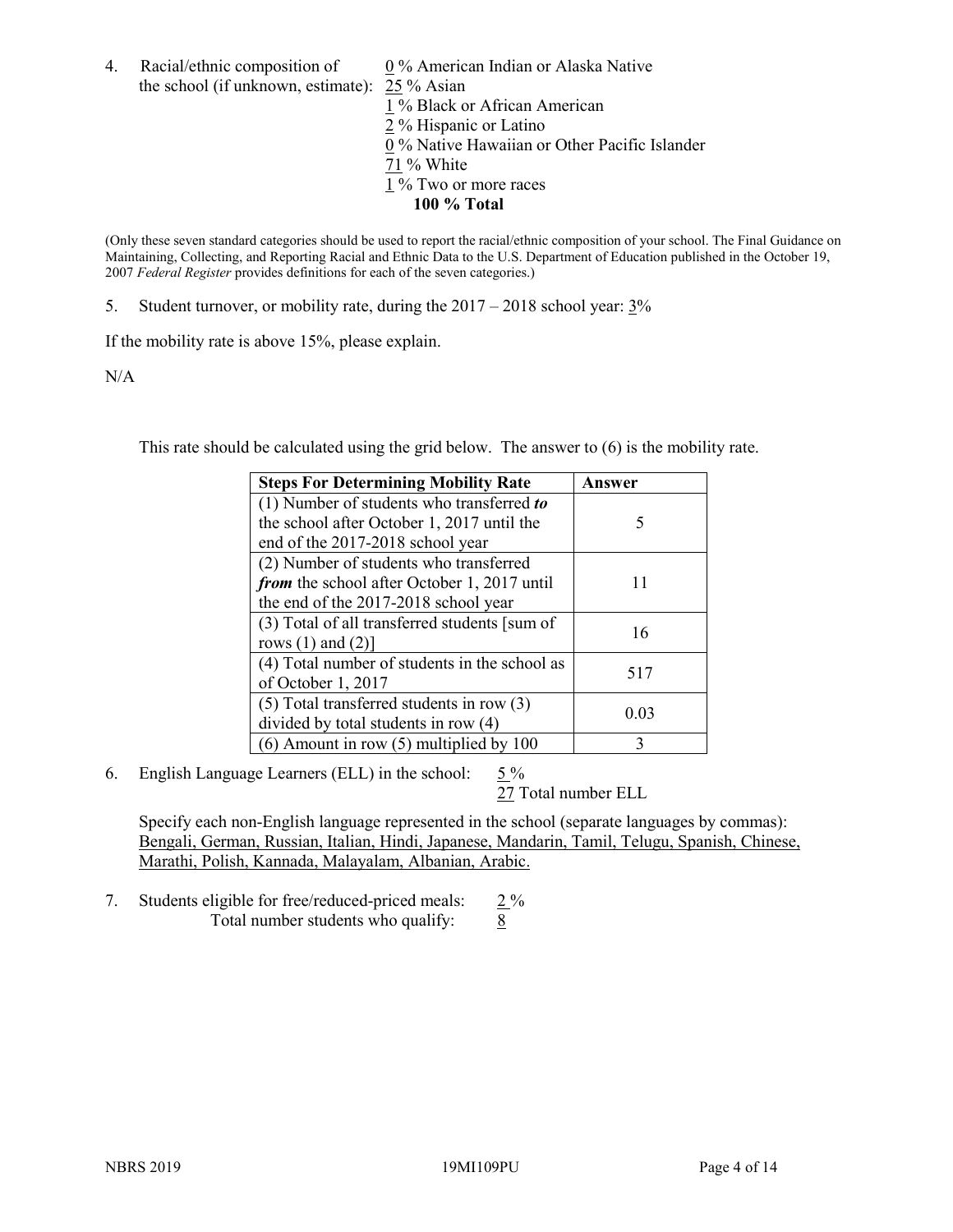13 Total number of students served

Indicate below the number of students with disabilities according to conditions designated in the Individuals with Disabilities Education Act. Do not add additional conditions. It is possible that students may be classified in more than one condition.

| 1 Autism                  | 0 Multiple Disabilities                       |
|---------------------------|-----------------------------------------------|
| 0 Deafness                | 0 Orthopedic Impairment                       |
| 0 Deaf-Blindness          | 6 Other Health Impaired                       |
| 0 Developmental Delay     | 2 Specific Learning Disability                |
| 1 Emotional Disturbance   | $\underline{0}$ Speech or Language Impairment |
| 2 Hearing Impairment      | 0 Traumatic Brain Injury                      |
| 1 Intellectual Disability | 0 Visual Impairment Including Blindness       |

- 9. Number of years the principal has been in her/his position at this school:  $\frac{3}{5}$
- 10. Use Full-Time Equivalents (FTEs), rounded to nearest whole numeral, to indicate the number of school staff in each of the categories below:

|                                                                                                                                                                                                                              | <b>Number of Staff</b> |
|------------------------------------------------------------------------------------------------------------------------------------------------------------------------------------------------------------------------------|------------------------|
| Administrators                                                                                                                                                                                                               |                        |
| Classroom teachers including those<br>teaching high school specialty<br>subjects, e.g., third grade teacher,<br>history teacher, algebra teacher.                                                                            | 21                     |
| Resource teachers/specialists/coaches<br>e.g., reading specialist, science coach,<br>special education teacher, technology<br>specialist, art teacher, etc.                                                                  | 8                      |
| Paraprofessionals under the<br>supervision of a professional<br>supporting single, group, or classroom<br>students.                                                                                                          | 4                      |
| Student support personnel<br>e.g., school counselors, behavior<br>interventionists, mental/physical<br>health service providers,<br>psychologists, family engagement<br>liaisons, career/college attainment<br>coaches, etc. | 3                      |

11. Average student-classroom teacher ratio, that is, the number of students in the school divided by the FTE of classroom teachers, e.g., 22:1 23:1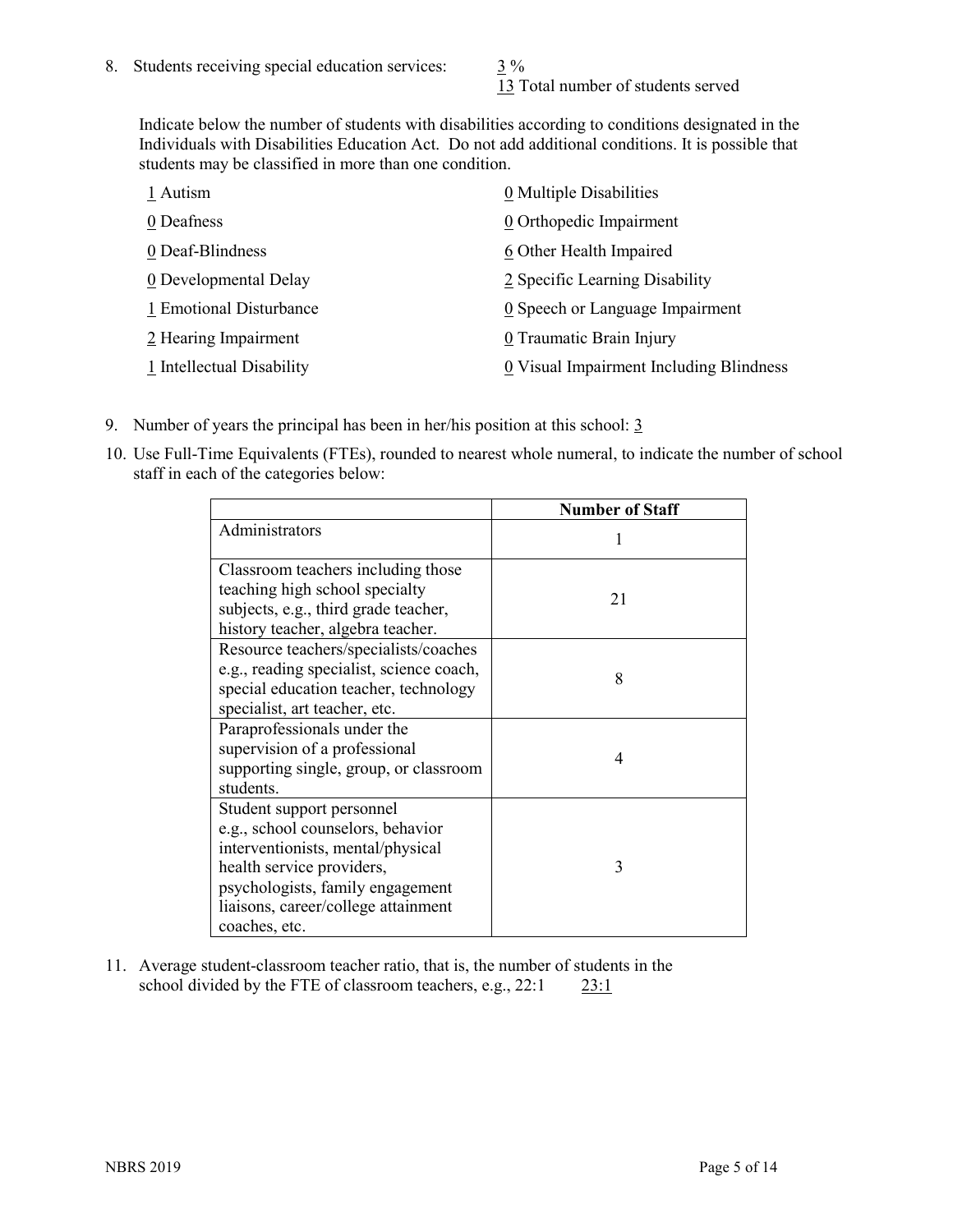12. Show daily student attendance rates. Only high schools need to supply yearly graduation rates.

| <b>Required Information</b> | 2017-2018 | 2016-2017 | 2015-2016 | 2014-2015 | 2013-2014 |
|-----------------------------|-----------|-----------|-----------|-----------|-----------|
| Daily student attendance    | 97%       | 96%       | 96%       | 95%       | 97%       |
| High school graduation rate | $0\%$     | $0\%$     | $0\%$     | $9\%$     | $0\%$     |

#### 13. **For high schools only, that is, schools ending in grade 12 or higher.**

Show percentages to indicate the post-secondary status of students who graduated in Spring 2018.

| <b>Post-Secondary Status</b>                  |           |
|-----------------------------------------------|-----------|
| Graduating class size                         |           |
| Enrolled in a 4-year college or university    | $0\%$     |
| Enrolled in a community college               | 0%        |
| Enrolled in career/technical training program | $0\%$     |
| Found employment                              | 0%        |
| Joined the military or other public service   | 0%        |
| Other                                         | በዓ $\sim$ |

14. Indicate whether your school has previously received a National Blue Ribbon Schools award. Yes No X

If yes, select the year in which your school received the award.

15. In a couple of sentences, provide the school's mission or vision statement.

Aspire, Achieve, Amaze.

16. **For public schools only**, if the school is a magnet, charter, or choice school, explain how students are chosen to attend.

At Amerman Elementary School, we are a kindergarten through fifth grade school, as well as being home to the District's Alternative Learning Program for Students (ALPS) serving students in grades three through five from each of the six elementary schools in Northville. The Alternative Learning Program for Students (ALPS) is a magnet program designed to meet the unique educational needs of academically talented students who exhibit strengths across all content areas. The curriculum is consistent with the Board adopted curriculum, aligned with the Common Core State Standards in English Language Arts and math, and Grade Level Content Standards in science and social studies. Teachers collaboratively plan to create interdisciplinary units, with a focus on STEAM education and student inquiry, from a lens of being a reflective learner. The ALPS classroom places a greater emphasis on depth and application of knowledge through projects that are typically longer in duration, require high levels of thinking and subject integration.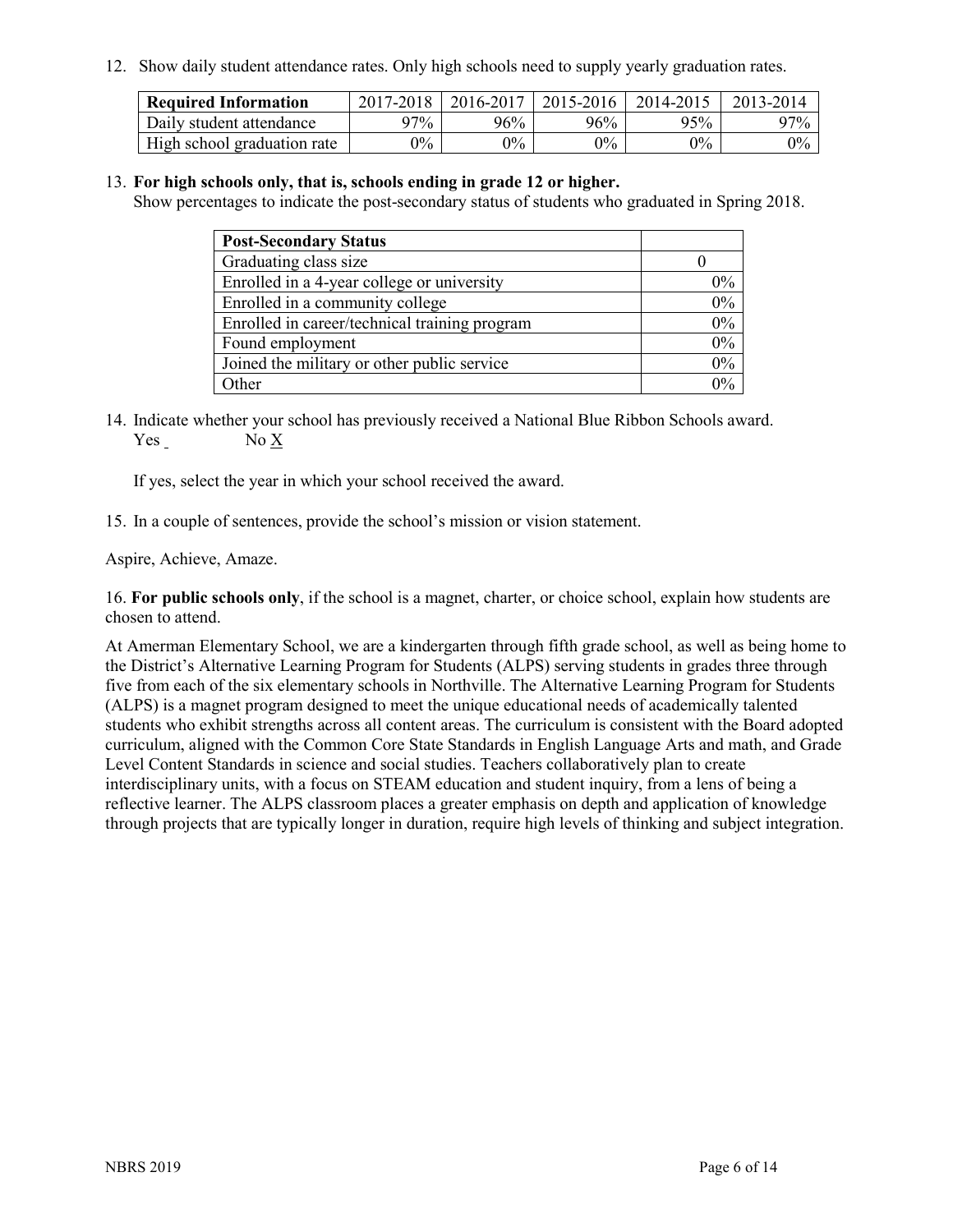# **PART III – SUMMARY**

Northville is a suburban community in southeast Michigan. Located 31 miles west of Detroit and 18 miles northeast of Ann Arbor, Northville is in the heart of the state's educational, cultural, commercial and medical centers. The city's Victorian downtown is rich in small-town atmosphere and history. The scenic landscape of the township has attracted considerable housing development and population growth over the past 35 years. Most residents are employed in professional career fields including engineering, education, management and medicine.

All six of the school district's elementary schools are setting the bar for strong school improvement processes, tiered intervention and support systems, and in every school are advancing their work in building a culture of leadership and learning through the innovative school-wide framework of The Leader in Me that empowers students and helps unleash each child's full potential. Amerman was just named a Lighthouse Status school in March, 2019 through The Leader in Me/Franklin Covey process. With this accomplishment, Northville Public Schools became the first district in Michigan and the second district in the country to achieve Lighthouse Status across all elementary schools.

Amerman is also home to the Alternative Learning Program for Students (ALPS), serving academically talented students in third through fifth grades from the district's six elementary schools. In these classrooms, students are able to work with students with similar abilities and grow their knowledge base through project-based learning opportunities. Our school has a commitment to educate and inspire lifelong learners. We strongly believe that students learn best when they are actively engaged and motivated, that we have a shared responsibility to helping student learning and that mutual respect among students and staff is essential to students' performance. A few of the strategies we employ to encourage and challenge all students to develop their full potential are: student voice and choice, student leadership opportunities in the classroom and school-wide, establishing a physical environment that celebrates all learners and members of our school community.

We also have a strong and consistent MTSS (multi-tiered system of supports) team. Student voice and choice are seen in our students' leadership binders and their monthly goal setting. Depending on the need of the student these goals can be academic or behavioral. Student voice and choice are also seen in schoolwide events and decision making, whether it's a project to clean-up and restore our courtyard, picking the theme for the year, choosing the colors for the new makerspace, creating daily announcements or planning a surprise thank you assembly for a beloved custodian, our students are challenged and encouraged to be active members of their school.

In addition, our leadership roles within classrooms and school-wide give students the opportunity to apply what they are learning including those life skills of problem solving and working with others to address needs and tasks to benefit the greater good. Establishing a consistent physical, social emotional and academic environment that honors and celebrates our commonalities and differences has been a key strategy that helps all in our school community feel safe and engaged in order for learning to be at its best. We accomplish this through common language of kindness and potential, "Bobcat Boosts" to fill emotional bank accounts and inspirational quotes/messages chosen by students all throughout the building. Our MTSS system, led by a core team that includes a Learning Consultant, Resource Room teachers, School Psychologist, Social Worker and Principal, reviews multiple points of student data and works closely with classroom teachers to find and monitor students with the right level of support academically, emotionally and behaviorally to close gaps and ensure the students are meeting their potential. Whether this is Tier 1 classroom supports all the way to Tier III intense additional support beyond the classroom, we work as a team to ensure that all our students are able to grow and develop as lifelong learners and positive members of any community.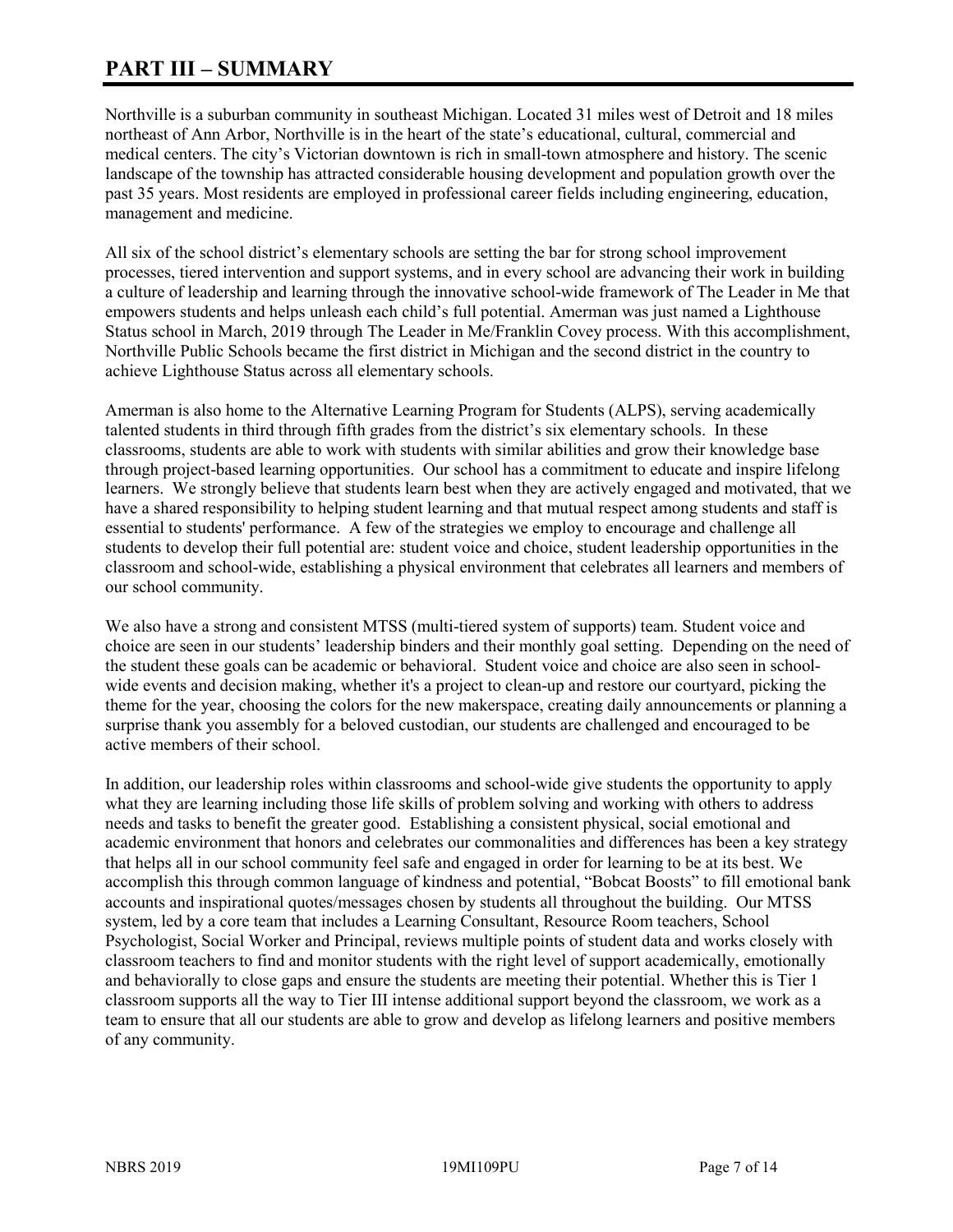# **1. Core Curriculum:**

# **1a. Reading/English language arts:**

In reading, Amerman teachers implement a Balanced Literacy Approach. Using the Michigan State Common Core Standards and MAISA Units as our curriculum guide, teachers use multiple points of data in order to ensure that every student finds success as a reader by differentiating instruction each day. Our approach is balanced as a result of implementing Reader's Workshop; Small group instruction; Read Alouds with Accountable Talk; Shared Reading; and Independent Reading opportunities for our students. With the addition of student goal setting and tracking, our students have voice and choice in their progress and success. In writing, Amerman utilizes the Michigan State Common Core Standards to teach students 21st century writing and research skills. Teachers use best practice instructional approaches, including writer's workshop model, to motivate and reach all students. This curricular approach is under the umbrella of balanced literacy instruction and fosters student voice and choice in writing. Writer's workshop allows children to study exemplar texts of various types of writing. Students observe the characteristics of the writing piece and use the observed author's craft in their own writing. In writer's workshop, students are given the opportunity to choose their own topics and pursue their interests. They use technology to share their writing with a larger audience. Students are often given the option of posting their writing on websites, applications, and word processors for reasons that fit their type of writing. This is also our second year working with a literacy coach. During this time we have focused on read alouds with accountable talk, comprehension strategies, and small group instruction.

#### **1b. Mathematics:**

In math, Amerman uses best practices with a focus on math workshop to teach the Common Core State Standards. Math workshop was chosen because it deepens conceptual understanding and engages students in activities that support critical thinking, communication, collaboration, and creativity--the skills of 21st century learners. Math workshop allows for differentiated instruction as well as explicit instruction. The school tracks data trends through our MTSS process and weekly professional learning meetings within each grade level. During this meeting, teachers discuss what strategies are working in the classroom and what improvements need to be made to meet the needs of all learners. With this format, teachers form groups (tier 1 and tier 2) to support the students in their classroom setting. Some of the strategies utilized are: formative and summative assessments, mathematician notebooks, math investigation of the month, data--math as a investigation result of data dig, exit/entrance tickets and content vocabulary lessons. In addition to math workshop, classrooms have been provided access to online resources such as Freckle and Moby Max to support learning. Both programs are available to students at home as well. All of these practices have been supported and enhanced with the help of our math coach. This is our third year working with a math coach. She has helped guide our practice in the conceptual understanding of math through number talks, small group instruction, different ways to utilize manipulatives, and the importance of reflecting on their learning through class dialogue and visual representations.

#### **1c. Science:**

In science, Amerman is currently implementing the Next Generation Science Standards as our K-5 science curriculum, using FOSS (Full Optional Science System) as our primary resource. At each grade level, the year is broken into three units - Physical Science, Earth and Space Science, and Life Science with Engineering Design integrated as appropriate throughout the year. Teachers implement a variety of resources and best practices to meet student needs. The past few years, staff have focused on using the Science and Engineering Practices and science phenomena to help engage students in scientific inquiry, exploration and discourse. On any given day, in science, students are participating in: hands-on scientific investigations, application of science content through reading and writing, student talk, cooperative and collaborative learning, problem-based learning, Technology-based activities (Mystery Science, BrainPOP, Freckle, Moby Max), STEM challenges, claim-evidence-reasoning, asking questions and analyzing data.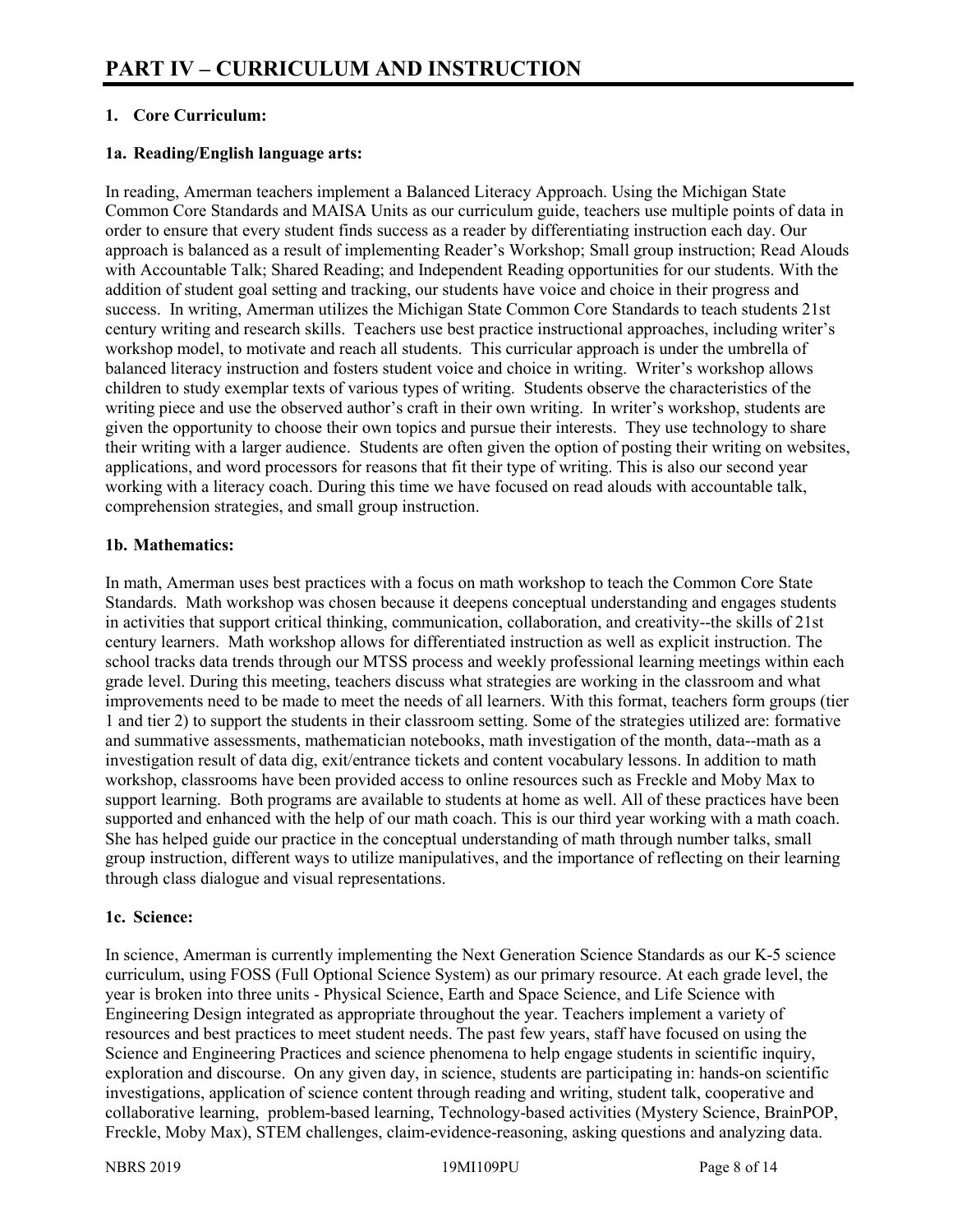Lower-elementary teachers use both summative and formative assessments to evaluate student progress, while upper-elementary teachers use summative assessments, formative assessments and standardized testing. Teachers use this data to drive instruction, as well as provide student choice and voice in the classroom. While teachers often use the results of formative assessments for immediate feedback on lessons and activities, teachers use summative assessments to drive PLC discussions. Over the past few years, the school improvement team has analyzed science data from the standardized tests and recognized some of our needs such as: support girls in the sciences, integrate science and ELA, and content-area vocabulary. As a result of this data dig, we hosted a "Women in Science Month" and provided professional development to teachers on integrating science with reading and writing. Additionally, our school improvement team recognized a math area of improvement (measurement and data) which we could support in science. We have since created a monthly STEAM Showcase which highlights student work in the sciences and math from different grade levels across the school.

# **1d. Social studies/history/civic learning and engagement**

In social studies, Amerman Elementary teaches the Michigan Grade Level Content Expectations. Teachers plan for instruction using units and learning objectives that are relevant and meaningful to students. Reading and writing standards are also integrated into social studies so that kids can develop those skill and learn content in authentic ways. Each grade level uses formative assessment and common grade level tests to assess students' learning. Teachers vary instruction to present students with opportunities to grapple with problems that people in our society were faced with over time. Technology is integrated as appropriate so that students can access material that is normally not available to them. They can build background knowledge by visiting virtual museums and traveling the world on Google Maps. In social studies teachers challenge students to take on different perspectives and to critically think about what it means to be a good citizen of the United States of America.

#### **1e. For secondary schools:**

#### **1f. For schools that offer preschool for three- and four-year old students:**

#### **2. Other Curriculum Areas:**

Northville teachers work collaboratively, creating units of study for all content areas, and align content to the approved state and national standards. These units of study provide a scope and sequence for teachers, as well as an overlay of best practice instructional framework. This best practice overlay includes components such as standards' alignment, learning targets, big ideas, inquiry/essential questions, and summative assessments. These units of study are used by Amerman teachers to implement the curriculum with fidelity. Arts (visual and/or performing): Students in Amerman's Art Program are supported to cultivate their love and practice of art. Student artists work on concepts such as balance and design, contemporary & traditional art, and artistic ingenuity. Amerman celebrates student artwork throughout the year with seasonal art displays and the Reflections Program. Physical Education/Health/Nutrition: Students in Amerman's Physical Education Program grow their skills to become healthy, active, and mindful citizens. Student focus on motor skills, physical fitness, rhythmic activities and sports through a lens of sportsmanship and teamwork. Students in Amerman's World Language Program begin the Spanish language in kindergarten. On a weekly basis, students are immersed in the Spanish language and culture. Students learn how to effectively communicate, using both oral, written, and listening skills, Technology/Library/Media are embedded into our classrooms. Every teacher has access to a computer lab, Chromebook carts, and an iPad cart. Each classroom is also equipped with an interactive whiteboard.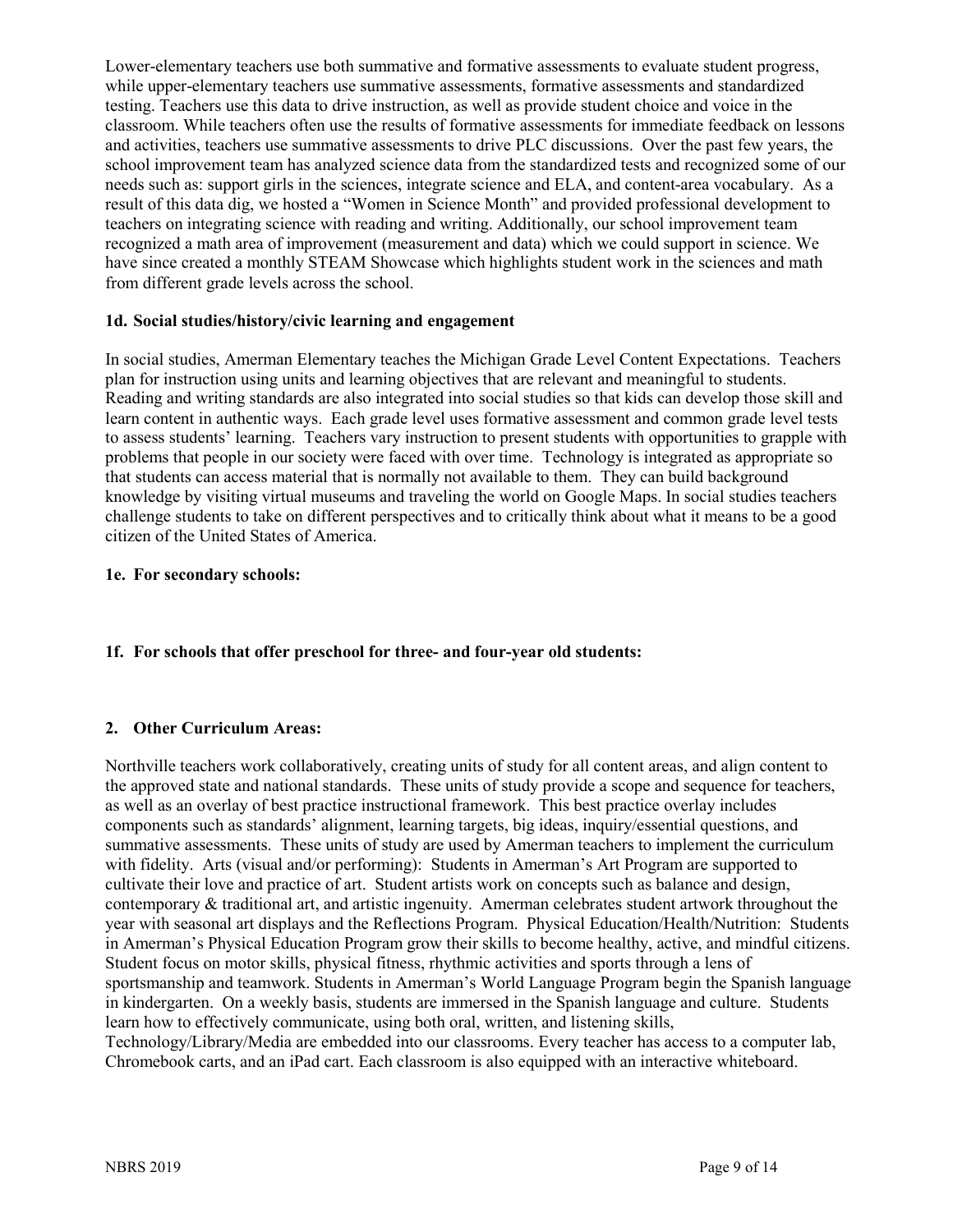## **3. Special Populations:**

At Amerman Elementary, our composition of students is such that even our largest subgroup, English Language Learners, is less than 10% of our student body. This is the same for our students with disabilities and economically disadvantaged. However our English Languages Learner students and economically disadvantaged students make up the majority of the students receiving MTSS interventions and supports. If the achievement gap is 10 or more percentage points, we use our MTSS process to ensure that we are meeting the needs of our students. This starts with high quality instruction that employs best practices and differentiation at the Tier I classroom level for all students. We align our screening practices with the District structures and procedures. We use the Northwest Evaluation Association (NWEA) Measures of Academic Progress (MAP) assessment three times a year as a Universal Screener. When a student does not meet District-set benchmarks, we conduct additional assessments including common and nationally normed assessments to triangulate data. English Language Learners will also get support from our District's ELL coordinator and designated support personnel. We have seen the success of our academic interventions and support systems in NWEA growth, M-STEP scores, and the decrease in the number of students needing intervention in early elementary vs. upper elementary.

When a student receives Tier II or Tier III, we also use AIMSweb assessments to progress monitor a student's growth, so that we can review support plans regularly to ensure that a student is responding to the intervention and that he/she is closing the achievement gap. In addition to reviewing academic data we collect behavioral data on all students using the SRSS (student risk screening scale). This data is used to help us identify students in need of behavioral supports which may include, but are not limited to, our students of special populations. Our supports can include a Check In/Check Out system to encourage independence, self-monitoring and positive reinforcements of desired behaviors In addition, depending on the student, we use such strategies as mentoring, 2x10 and peer mentors. Our social worker also provides Tier I supports by teaching whole class lessons to support the social-emotional learning of our students and provide common language for students and staff. For Tier II and Tier III support, our school social worker also provides small group social intervention groups. To address the gaps of our students whether they are performing below, at or above grade level, we have found the regular review and discussion of our students' data allows for us as a team to support our teachers and students to meet the diverse and individual needs of our students, especially those of special populations.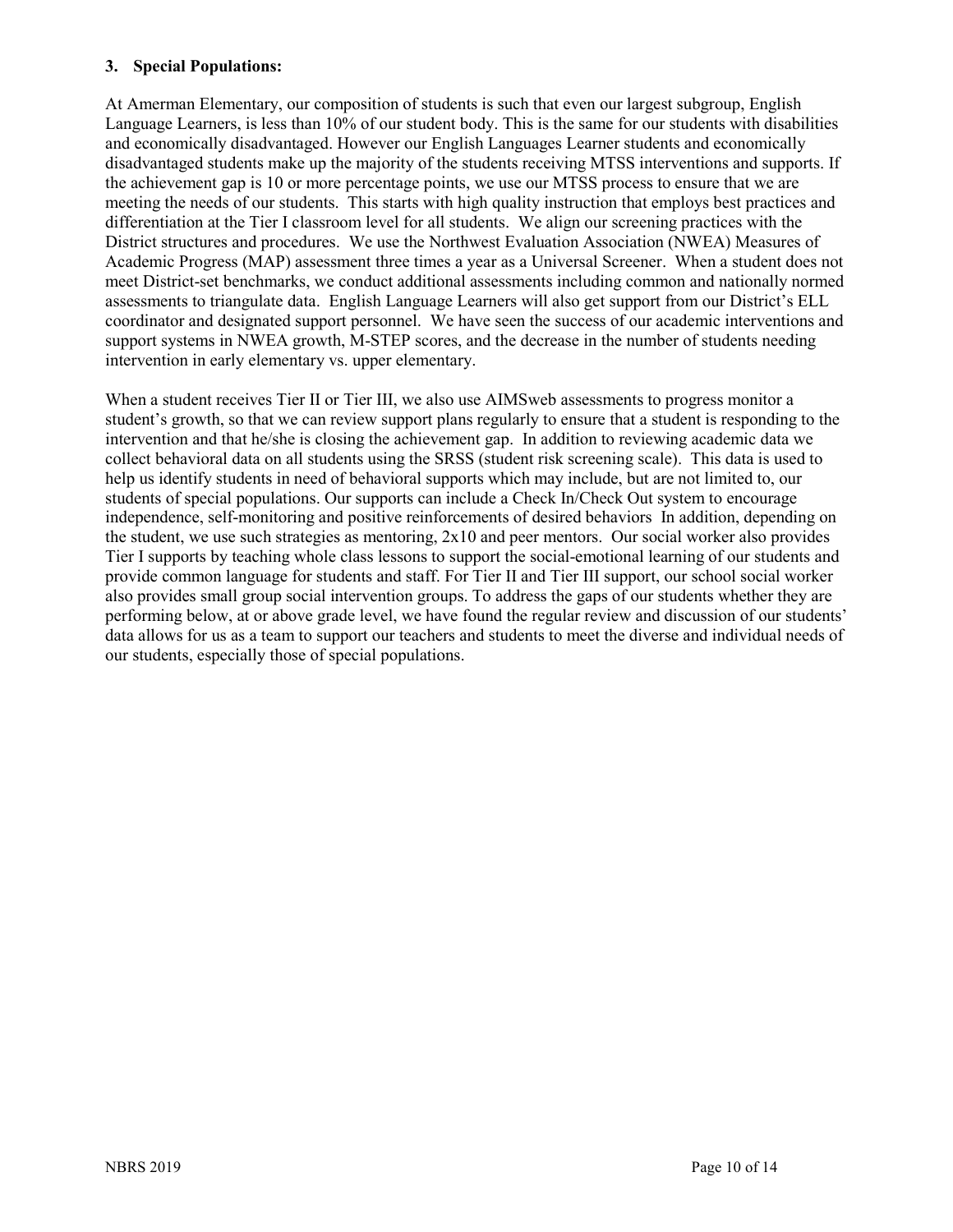# **1. School Climate/Culture:**

Over the past five years, Amerman has used The Leader in Me framework and our commitment to continuous improvement and review of our data and systems to guide our school improvement process. These systems are: leadership, culture and academics. The goal of these systems is to foster and maintain a school culture/climate that supports a team effort that helps us help our students grow, aspire, achieve and amaze everyday! This is accomplished in a variety of ways from teachers greeting students every day at arrival to monthly student-led R.O.A.R (being safe and responsible, outstanding effort, always being kind, respecting yourself and others), assemblies that honor and recognize students for showing positive leadership and character traits. As 21st Century Educators, we also focus on creating trusting and meaningful relationships with our students. We receive ongoing ACES (adverse childhood experiences) and trauma informed training to help support students who may be at risk due to past trauma. All staff have been trained and informed on how to build trusting relationships with these at risk students. Working with our MTSS core team, we have systems of support in place for students identified via our SRSS (student risk screening scale) data collection on all of our student population.

We also implement various strategies from weekly leadership awards, positive office referrals, marble jars, Class Dojo points, shoutouts on announcements, to Oh yeahs and Oops tallys which all help build positive relationships through the consistent use of language and behaviors of high trust. To ensure that our staff feels supported and valued, our PTA provides breakfast, lunch, and dinner for each staff member during conferences, teacher appreciation week, and other times of high stress. Our social committee organizes monthly breakfasts, and many more activities to help each staff member feel valued, loved, and welcomed. Staff often join together in events to show our solidarity to being a Bobcat such as Themed Halloween costumes, holiday get togethers, breakfast with a buddy, staff monthly breakfasts, PTA volunteer appreciation, Girls on the Run kindness group, staff contests, bowling event between two district schools, and Bobcat Boosts Shout Outs.

#### **2. Engaging Families and Community:**

At Amerman, we use print, electronic, and verbal systems that help engage families. Amerman uses the AdvancEd Survey for another data point and parent input. With this survey, there is also the Annual Education Report that is shared with the community. We also share our school improvement goals each year. All of these items are found on our school website as well for parents to reference. We are also a Leader in Me Lighthouse School. With that, we have two new parent liaisons who have been trained to help support continuous improvement of family communication. They come to our bi-weekly Lighthouse Staff meetings, to help create, support, and present information. They developed a family training night that focused on each family's "why", creating a family mission statement. After some background discussion, each family created a family mission statement using these principles. Both parent liaisons are excited about this work and being leaders for our school community with more family training sessions to come. In our weekly newsletter, that is sent to everyone in the school community, are tips and celebrations to enforce the 7 Habits of Highly Effective Kids. One example of this is our Bobcat Boost. Here is an example of a communication that was sent earlier in the year. Give your child a "boost" for the month of November to celebrate their leadership! We know that displaying our November Character Trait- Be Responsible and our Habit, Begin with the End in Mind can happen anywhere! Please print, fill out and send in to your classroom teacher at any point during the month of November. This boost will be added to their "Victory" section of your child's leadership notebook! Along with those forms of communication, we also have monthly PTA meetings where school leaders share information about school happening for the month, school improvement goals, and current initiatives. We also have a yearly board meeting for the entire district hosted by our student and staff leaders. During this board presentation, we celebrate all of our achievements, goals and plan for the coming year for continued improvement. The PTA has their own mission statement and identified goals that connect to the school goals. The PTA also sponsors classroom initiatives through grants and contributes many different learning experiences to the school; such as Science Alive, Guest Author, Metro Parks (animal study), Robot Garage, Lansing Trip and many more.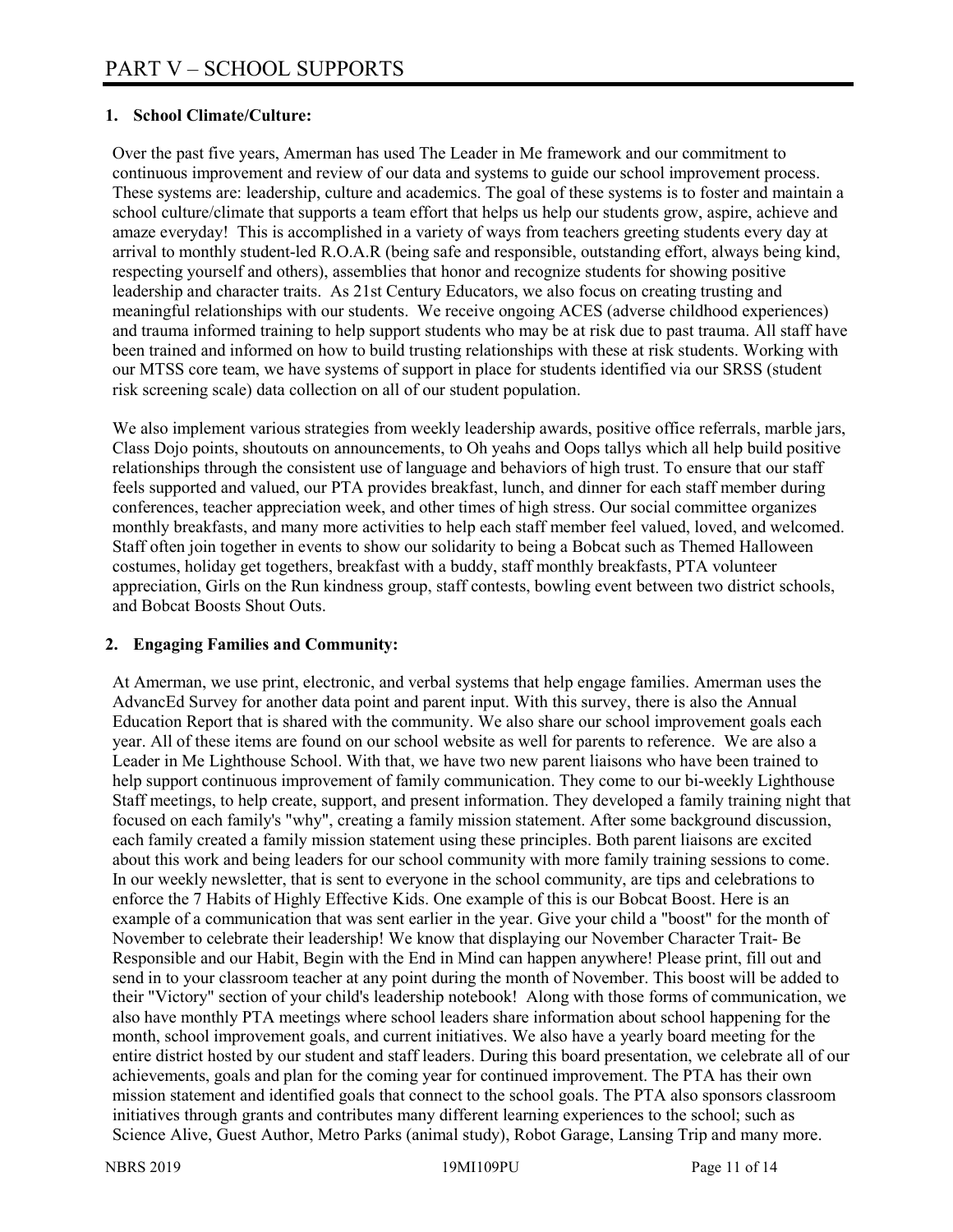#### **3. Professional Development:**

Our school's approach to professional development is one of ongoing opportunities both formal and informal to ensure responsive and meaningful capacity building of teachers and administrators. Each year the School Improvement Core team reviews the data and selects three to four key skills and areas to focus on in the upcoming year. Throughout the year, we have one-two Extended Times (ET) each month that are set aside for in-building professional development. The School Improvement leaders structure and plan teacher to teacher professional development centered around our school improvement goals. For example, this year small group instruction has been a focus area. We have had professional development sessions on what small group instruction may look like in reading, math, and writing. We also have a professional teacher google site where we house resources shared at these ETs including videos of our own teachers modeling specific best practices and strategies that align to our school improvement goals. Knowing that a student's well-being greatly impacts their academic achievement, we use these times to also provide professional development on such topics as Adverse Childhood Experiences (ACES) and trauma informed strategies as well as student goal setting and tracking. In addition to this teacher to teacher approach, we also have teachers who have been working with a District provided ELA and/or Math coach. The coaches work with grade level groups to focus on instructional strategies and use of resources that are researchbased to have the strongest impact on our students. These strategies are aligned to academic standards and our school improvement goals. Our ELA coach has focused on the Reading Essentials and our Math Coach has focused on number talks and increasing our students' mental fluency and understanding of number patterns and numeracy. Throughout the year, teachers and administrators are given opportunities for professional development provided through the district, our intermediate district and national trainers. This has included Next Generation Science professional development, Literacy Coach Training, State Technology Integration and The Leader in Me symposiums. Finally, at least once a year, administrators and staff come together for a book study. Our staff can participate in this at the school and/or District level. All these components and differentiation of professional development opportunities provide staff and administrators with the building of common language and practices that support our students, their achievement and our school improvement efforts.

#### **4. School Leadership:**

NBRS 2019 Page 12 of 14 The best way to describe the leadership philosophy and structure at Amerman Elementary is an integrated team approach. The principal serves as the facilitator and coordinator of the teams of stakeholders ensuring that we are working in pursuit of our mission and vision for our school and our students. The teams that serve our school through their leadership include the following: Collegial Chair Team, School Improvement, MTSS Core Team, our PTA, Staff Lighthouse Team and Student Lighthouse Team. Our Collegial Chair team is made up of one teacher leader from each grade level and they work together to disseminate information to our teachers and give input for professional learning topics, resource allocations and staying current on areas of need and concern throughout the building. The Collegial Chairs also work with the grade level teams to ensure the regular review of student data and lead their Professional Learning Community throughout the year. The School Improvement team systematically reviews whole school data and makes recommendations for school improvement academic goals and strategies.They also plan and implement professional learning related to our academic goals. The MTSS Core team ensures that our school is aligned with District expectations for our academic and behavioral supports for students. This team ensures that our school is also aligned with State and Federal guidelines for special education.The MTSS team works with grade level teams, interventionists and support staff to ensure that our students are responding to supports, receiving the supports they need, and closing achievement gaps. The MTSS team also works with grade level teams to review data and provide supports at the classroom level. Our PTA and families are key stakeholders at Amerman and work with all the leadership teams mentioned to support and facilitate activities for families and students that align to our mission and vision. For example, they provide funding for supplemental online programs for all students such as Brainpop, Freckle and Reading A-Z. They work with Collegial Chairs to align guest speakers and assemblies to curriculum and instruction. They also support our students and staff with celebrations and special recognitions. Finally, our Lighthouse Teams work with the other teams to provide opportunities for student voice and choice throughout the building. The Staff Lighthouse Team provides guidance and professional development as needed to foster our positive culture and climate. There is some crossover on these teams with teacher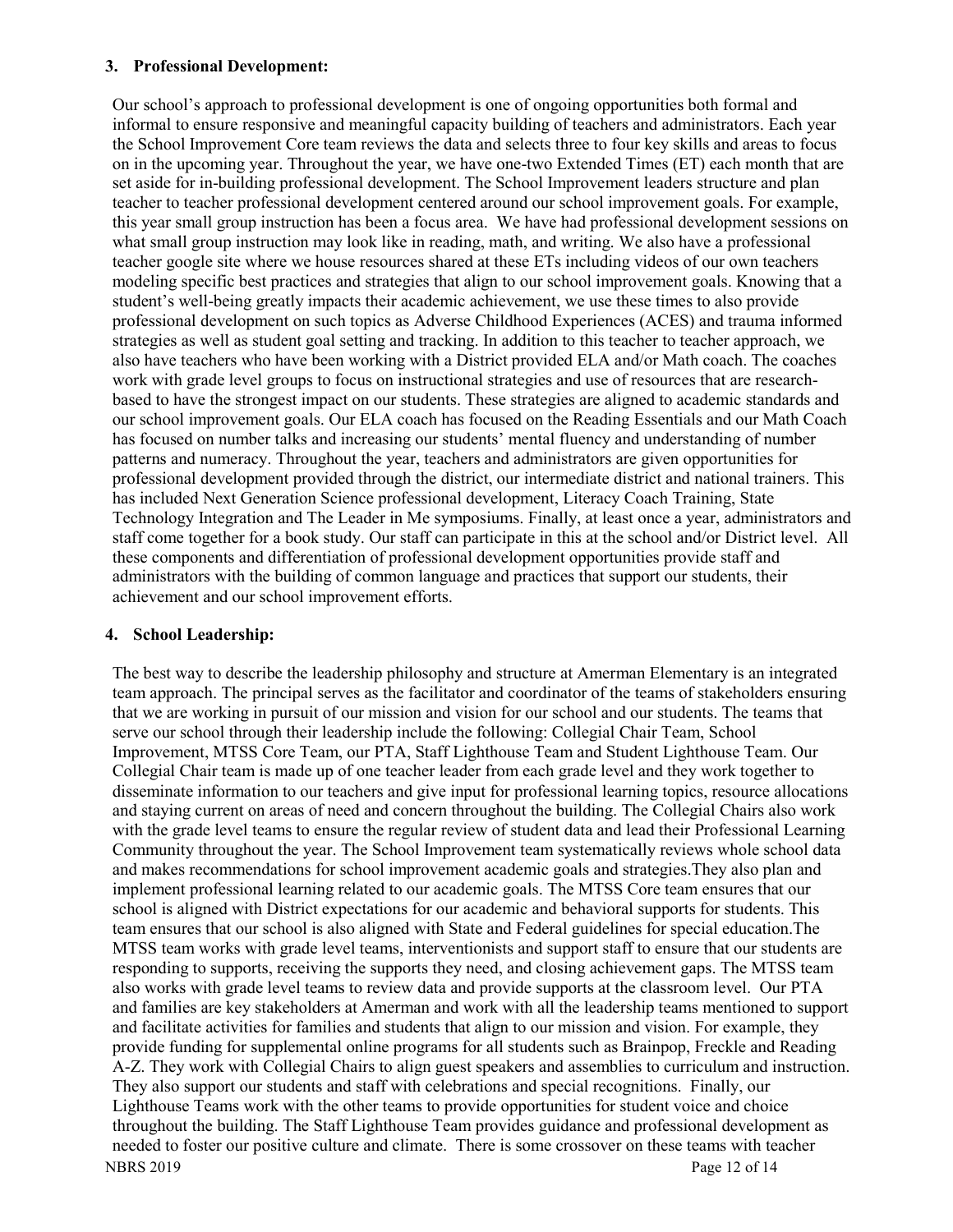leaders serving on more than one team. This structure ensures that we are working together and in a unified direction to meet the academic and social-emotional needs of our students, our stakeholders and our school community.